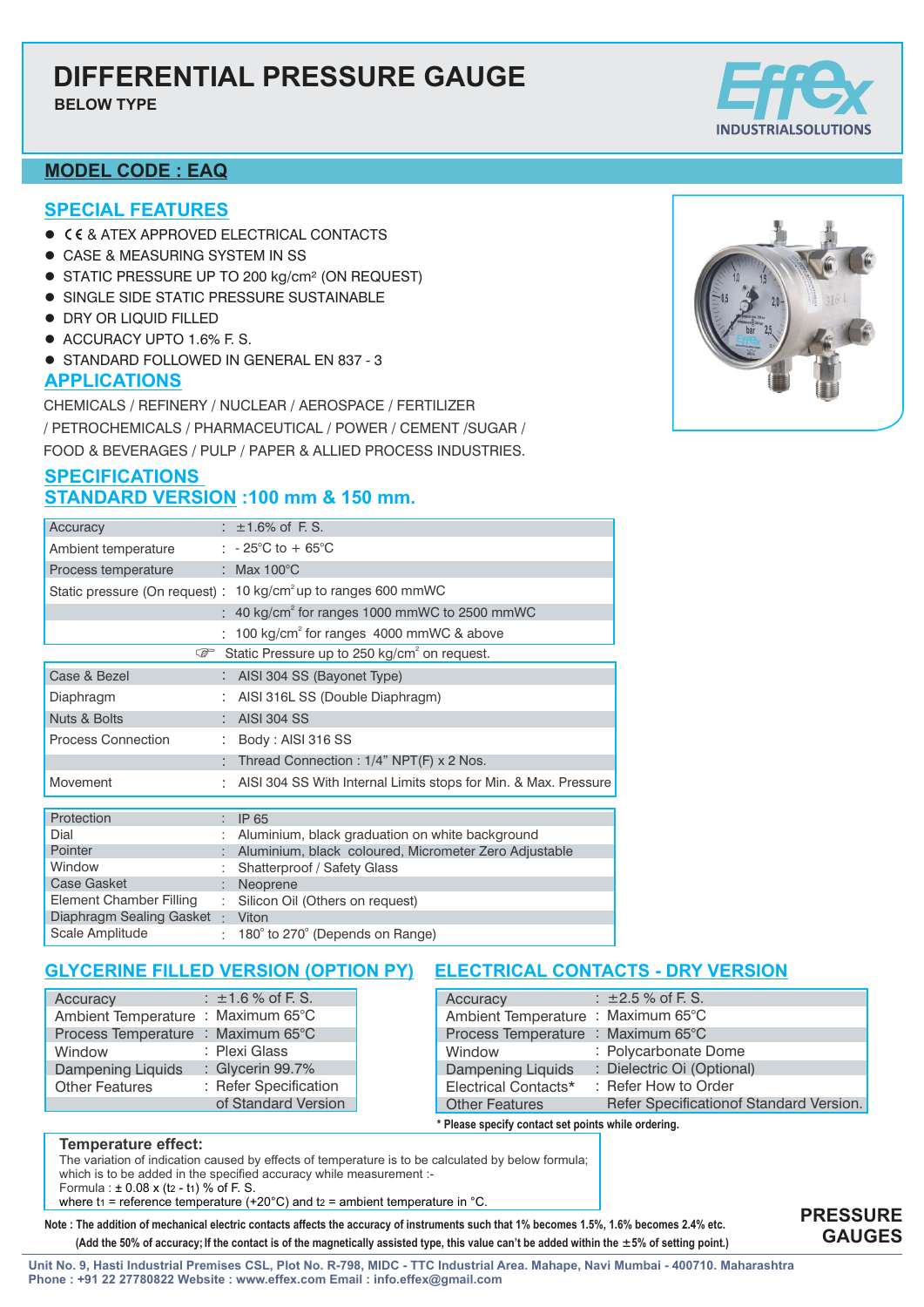**BELOW TYPE**



# **MODEL CODE : EAQ**

# **DIMENSIONS - STANDARD VERSION**



Notes : **•** Drawings are not to scale. **•** All Dimensions are in mm. **•** NS = Nominal Size. **•** \*Connections shown in drawings are optional.

# **APPLICATIONS**

Note : Effex offers National / International Scales like kPa, MPa, bar, psi, kg/cm<sup>2</sup>, mbar, MWC, inWC & Dual Scale like kPa with psi, kPa with bar, bar with psi or Equivalent scales as per the requirement can be provided on request. Scales for floor are also available.

### Following are the example tables for kg/cm<sup>2</sup> & mmWC

# **PRESSURE RANGE (Single Scale)**

|          | <b>Low Pressure</b> |        | <b>High Pressure</b> |                    |                    |  |
|----------|---------------------|--------|----------------------|--------------------|--------------------|--|
| mmWC     | mmWC                | mmWC   | kg/cm <sup>2</sup>   | kg/cm <sup>2</sup> | kg/cm <sup>2</sup> |  |
| $0/250*$ | 0/1000              | 0/4000 | 0/1                  | 0/2.5              | 0/10               |  |
| $0/400*$ | 0/1600              | 0/6000 | 0/1.6                | 0/4                | 0/16               |  |
| 0/600    | 0/2500              |        | 0/2                  | 0/6                | 0/25               |  |

Note : Other Scale are available on customer request.  $*$  Accuracy shall be  $\pm 2.5\%$  of F. S. for ascending readings.

# **ACCESSORIES (**Refer Datasheet for complete specifications**)**

#### MANIFOLDS

\* Refer catalogue for valves and manifolds

**PRESSURE GAUGES**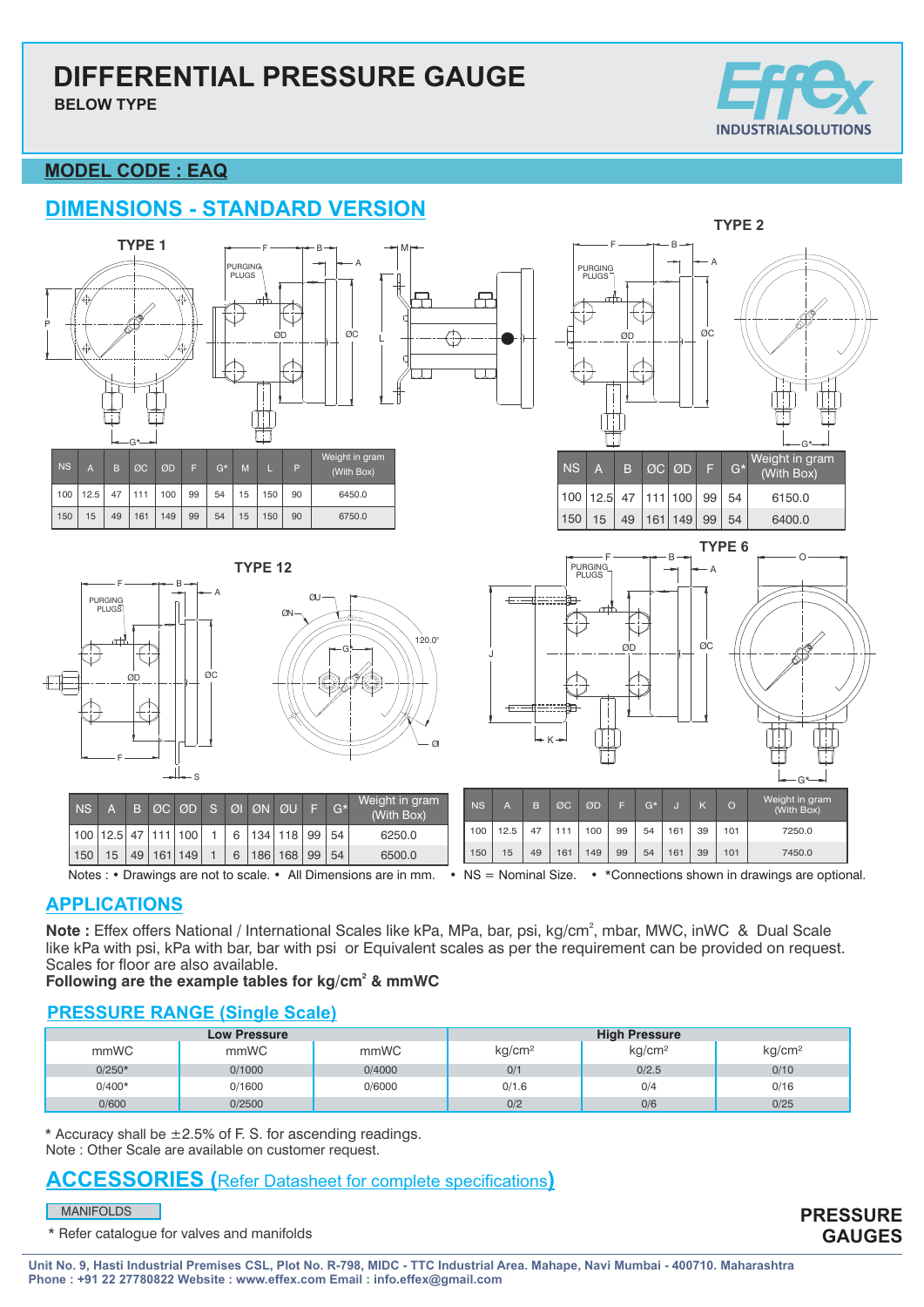**BELOW TYPE**



### **MODEL CODE : EAQ**

# **WIRING DIAGRAMS FOR ELECTRIC CONTACTS**



**PRESSURE GAUGES**